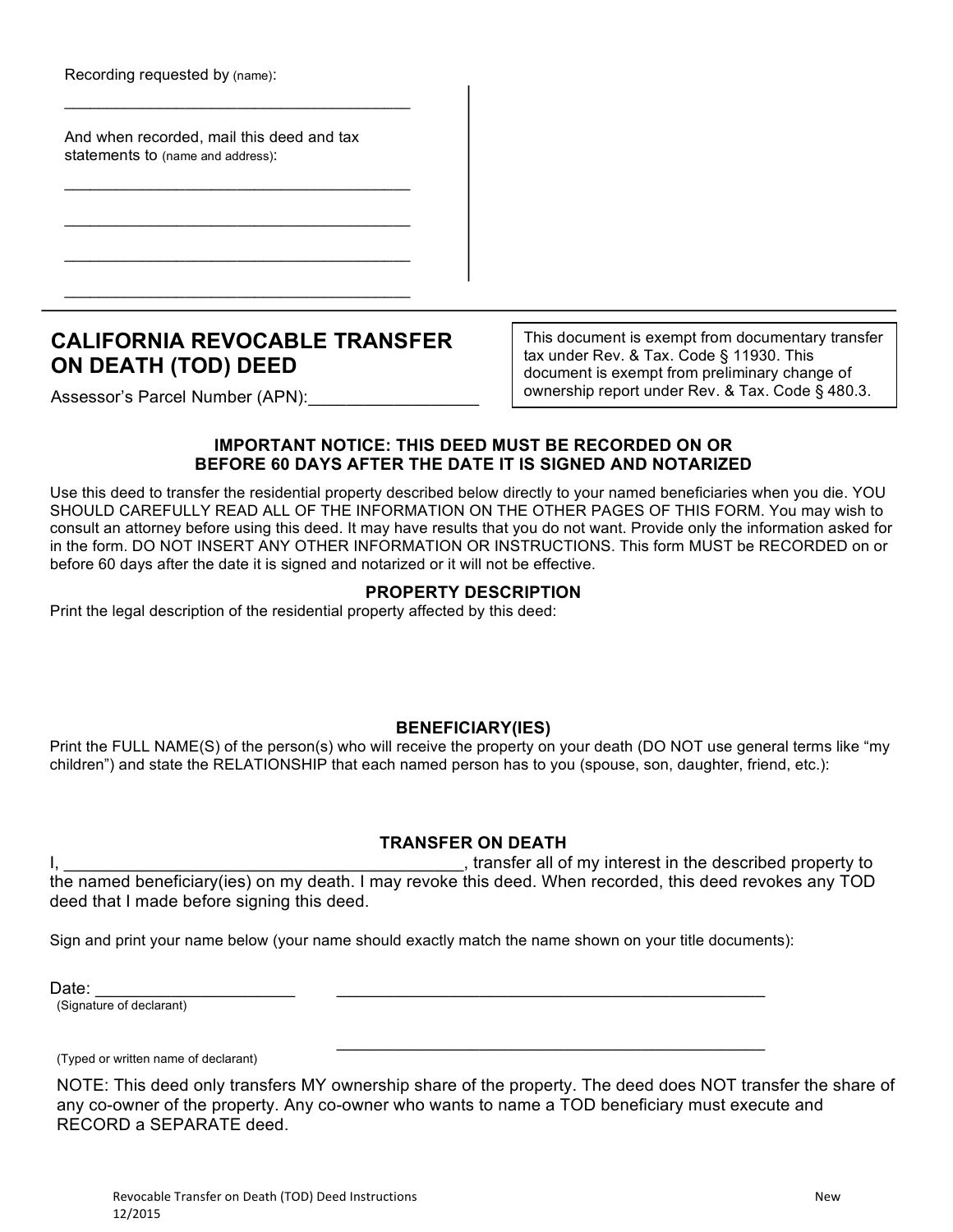#### **COMMON QUESTIONS ABOUT THE USE OF THIS FORM**

WHAT DOES THE TOD DEED DO? When you die, the identified property will transfer to your named beneficiary without probate. The TOD deed has no effect until you die. You can revoke it at any time.

CAN I USE THIS DEED TO TRANSFER BUSINESS PROPERTY? This deed can only be used to transfer (1) a parcel of property that contains one to four residential dwelling units, (2) a condominium unit, or (3) a parcel of agricultural land of 40 acres or less, which contains a single-family residence.

HOW DO I USE THE TOD DEED? Complete this form. Have it notarized. RECORD the form in the county where the property is located. The form MUST be recorded on or before 60 days after the date you sign it or the deed has no effect.

IS THE "LEGAL DESCRIPTION" OF THE PROPERTY NECESSARY? Yes.

HOW DO I FIND THE "LEGAL DESCRIPTION" OF THE PROPERTY? This information may be on the deed you received when you became an owner of the property. This information may also be available in the office of the county recorder for the county where the property is located. If you are not absolutely sure, consult an attorney.

HOW DO I "RECORD" THE FORM? Take the completed and notarized form to the county recorder for the county in which the property is located. Follow the instructions given by the county recorder to make the form part of the official property records.

WHAT IF I SHARE OWNERSHIP OF THE PROPERTY? This form only transfers YOUR share of the property. If a co-owner also wants to name a TOD beneficiary, that co-owner must complete and RECORD a separate form.

CAN I REVOKE THE TOD DEED IF I CHANGE MY MIND? Yes. You may revoke the TOD deed at any time. No one, including your beneficiary, can prevent you from revoking the deed.

HOW DO I REVOKE THE TOD DEED? There are three ways to revoke a recorded TOD deed: (1) Complete, have notarized, and RECORD a revocation form. (2) Create, have notarized, and RECORD a new TOD deed. (3) Sell or give away the property, or transfer it to a trust, before your death and RECORD the deed. A TOD deed can only affect property that you own when you die. A TOD deed cannot be revoked by will.

CAN I REVOKE A TOD DEED BY CREATING A NEW DOCUMENT THAT DISPOSES OF THE PROPERTY (FOR EXAMPLE, BY CREATING A NEW TOD DEED OR BY ASSIGNING THE PROPERTY TO A TRUST)? Yes, but only if the new document is RECORDED. To avoid any doubt, you may wish to RECORD a TOD deed revocation form before creating the new instrument. A TOD deed cannot be revoked by will, or by purporting to leave the subject property to anyone via will.

IF I SELL OR GIVE AWAY THE PROPERTY DESCRIBED IN A TOD DEED, WHAT HAPPENS WHEN I DIE? If the deed or other document used to transfer your property is RECORDED before your death, the TOD deed will have no effect. If the transfer document is not RECORDED before your death, the TOD deed will take effect.

I AM BEING PRESSURED TO COMPLETE THIS FORM. WHAT SHOULD I DO? Do NOT complete this form unless you freely choose to do so. If you are being pressured to dispose of your property in a way that you do not want, you may want to alert a family member, friend, the district attorney, or a senior service agency.

DO I NEED TO TELL MY BENEFICIARY ABOUT THE TOD DEED? No. But secrecy can cause later complications and might make it easier for others to commit fraud.

WHAT DOES MY BENEFICIARY NEED TO DO WHEN I DIE? Your beneficiary must RECORD evidence of your death (Prob. Code § 210), and file a change in ownership notice (Rev. & Tax. Code § 480). If you received Medi-Cal benefits, your beneficiary must notify the State Department of Health Care Services of your death and provide a copy of your death certificate (Prob. Code § 215).

WHAT IF I NAME MORE THAN ONE BENEFICIARY? Your beneficiaries will become co-owners in equal shares as tenants in common. If you want a different result, you should not use this form.

HOW DO I NAME BENEFICIARIES? You MUST name your beneficiaries individually, using each beneficiary's FULL name. You MAY NOT use general terms to describe beneficiaries, such as "my children." For each beneficiary that you name, you should briefly state that person's relationship to you (for example, my spouse, my son, my daughter, my friend, etc.).

WHAT IF A BENEFICIARY DIES BEFORE I DO? If all beneficiaries die before you, the TOD deed has no effect. If a beneficiary dies before you, but other beneficiaries survive you, the share of the deceased beneficiary will be divided equally between the surviving beneficiaries. If that is not the result you want, you should not use the TOD deed.

WHAT IS THE EFFECT OF A TOD DEED ON PROPERTY THAT I OWN AS JOINT TENANCY OR COMMUNITY PROPERTY WITH RIGHT OF SURVIVORSHIP? If you are the first joint tenant or spouse to die, the deed is VOID and has no effect. The property transfers to your joint tenant or surviving spouse and not according to this deed. If you are the last joint tenant or spouse to die, the deed takes effect and controls the ownership of your property when you die. If you do not want these results, do not use this form. The deed does NOT transfer the share of a co-owner of the property. Any co-owner who wants to name a TOD beneficiary must complete and RECORD a SEPARATE deed.

CAN I ADD OTHER CONDITIONS ON THE FORM? No. If you do, your beneficiary may need to go to court to clear title.

IS PROPERTY TRANSFERRED BY THE TOD DEED SUBJECT TO MY DEBTS? Yes.

DOES THE TOD DEED HELP ME TO AVOID GIFT AND ESTATE TAXES? No.

HOW DOES THE TOD DEED AFFECT PROPERTY TAXES? The TOD deed has no effect on your property taxes until your death. At that time, property tax law applies as it would to any other change of ownership.

DOES THE TOD DEED AFFECT MY ELIGIBILITY FOR MEDI-CAL? No.

AFTER MY DEATH, WILL MY HOME BE LIABLE FOR REIMBURSEMENT OF THE STATE FOR MEDI-CAL EXPENDITURES? Your home may be liable for reimbursement. If you have questions, you should consult an attorney.